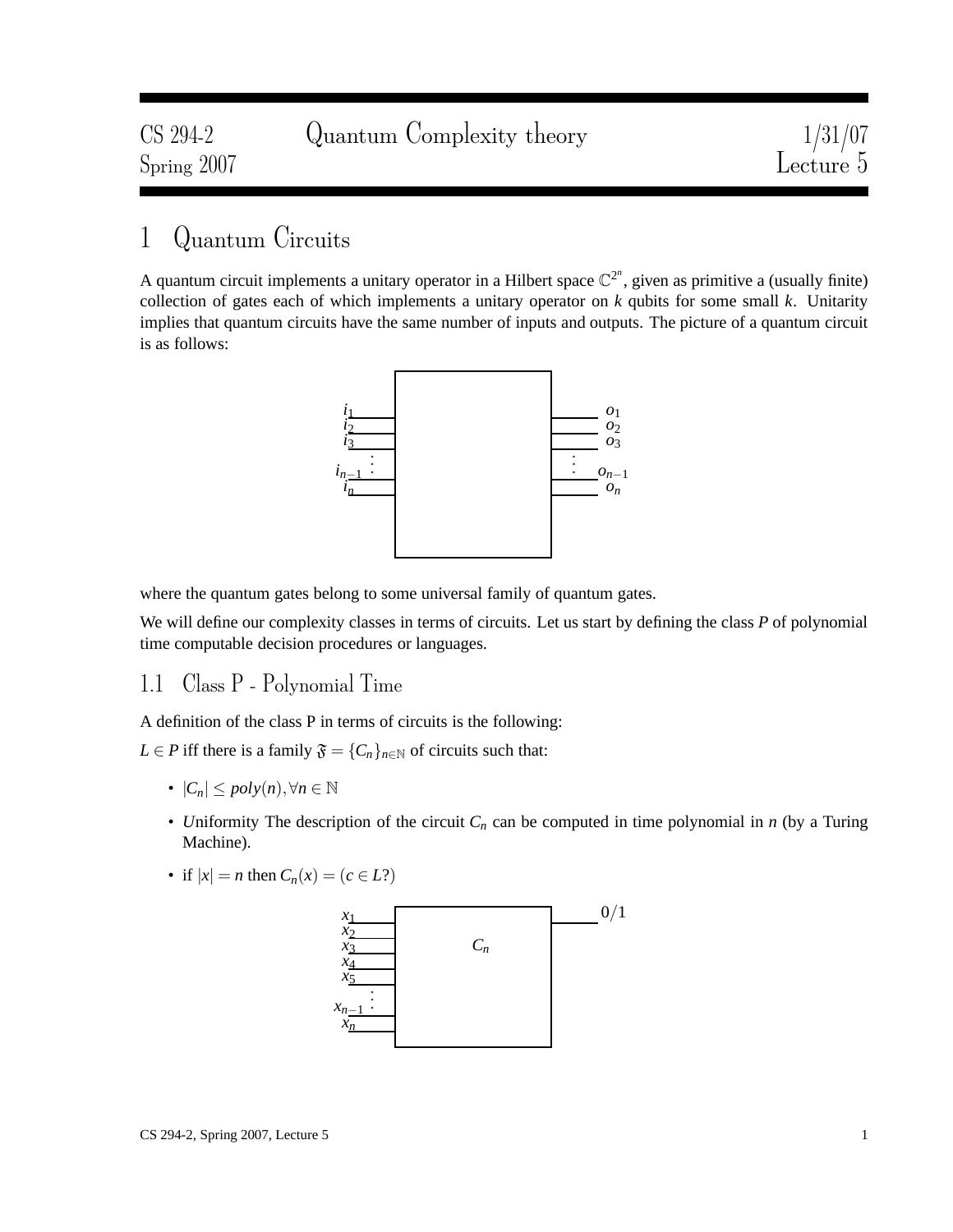### 1.2 Class BPP - Bounded Error Probabilistic Polynomial Time

In the seventies it was realized that randomness can sometimes speed up computation. Accordingly the class of efficiently solvable computational problems was expanded to probabilistic polynomial time with small probability of error.

A definition of the class BPP in terms of circuits is the following:

*L* ∈ *BPP* iff there is a family  $\mathfrak{F} = \{C_n\}_{n \in \mathbb{N}}$  of circuits such that:

- every circuit  $C_n$  has an input *x* of  $|x| = n$  bits and a random input *r* of  $|r| = O(poly(n))$  bits
- $\bullet$   $|C_n|$  ≤  $poly(n), \forall n \in \mathbb{N}$
- *U*niformity The description of the circuit *C<sup>n</sup>* can be computed in time polynomial in *n* (by a Turing Machine).
- moreover:

- if 
$$
x \in L
$$
 and  $|x| = n$  then  $Pr[C_n(x, r) = "yes"] \ge 2/3$ 

**−** if *x* ∉ *L* and  $|x| = n$  then  $Pr[C_n(x, r) = "no"] \ge 2/3$ 



## 1.3 Class BQP - Bounded Error Quantum Polynomial Time

A definition of the class BQP in terms of circuits is the following:

*L* ∈ *BQP* iff there is a family  $\mathfrak{F} = \{C_n \in SU(n)\}_{n \in \mathbb{N}}$  of quantum circuits (unitary operators) such that:

- every circuit  $C_n$  has an input *x* of  $|x| = n$  bits and  $m = O(poly(n))$  additional inputs of value  $|0>$
- the output of the computation is considered to be the outcome of the measurement on the first output of the circuit
- $\bullet$   $|C_n|$  ≤  $poly(n), \forall n \in \mathbb{N}$
- *U*niformity The description of the circuit *C<sup>n</sup>* can be computed in time polynomial in *n* (by a Turing Machine).
- moreover:

\n- if 
$$
x \in L
$$
 and  $|x| = n$  then  $Pr[measure = 1] \geq 2/3$
\n- if  $x \notin L$  and  $|x| = n$  then  $Pr[measure = 0] \geq 2/3$
\n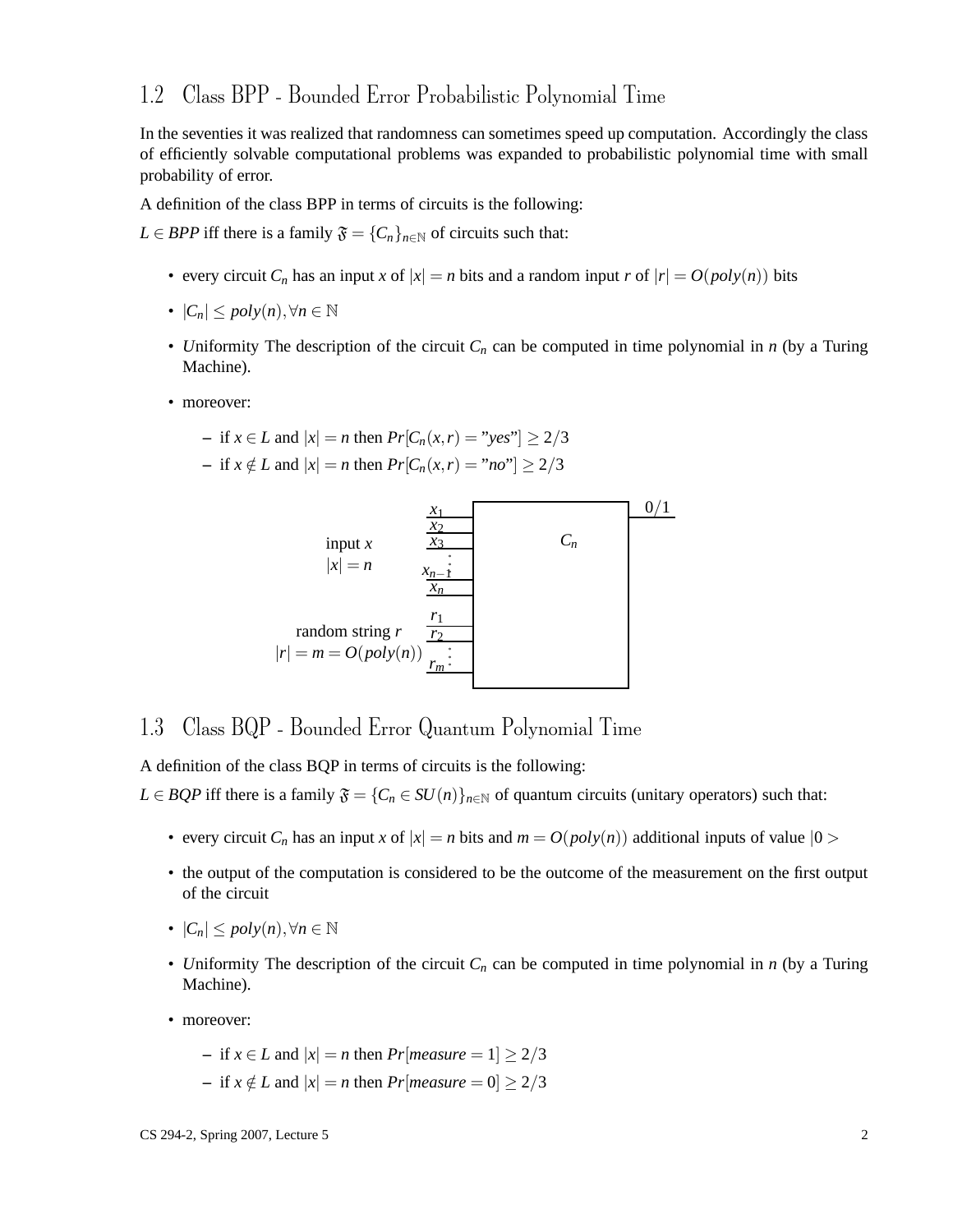

# 1.4 Reversibility and  $P \subseteq BQP$

The construction from the last lecture showing how to convert any classical circuit with *n* inputs and *m* gates into a reversible circuit with  $O(n+m)$  inputs and  $O(n+m)$  gates shows that  $P \subseteq BOP$ . This is because any reversible circuit can be implemented as a quantum circuit which has the same behavior when the input is a computational basis state.

# 2 BPP  $\subseteq BQP$

We will show that any circuit in BPP can be simulated in BQP by first generating random qubits and then simulating the corresponding polynomial circuit.

#### 2.1 Review: BPP

BPP stands for bounded error probabilistic polynomial time. As an example, consider the language PRIMES consisting of prime numbers. There exists a polynomial size circuit  $C$  which takes as input  $x$  and some random bits *r* and outputs 1 for ACCEPT and 0 for REJECT.



We say PRIMES∈BPP if

 $x \in \text{PRIMES} \Rightarrow \text{Pr}\{C(x,r) = 1\} \geq 2/3,$  $x \notin$  PRIMES  $\Rightarrow$  Pr{ $C(x,r) = 0$ }  $\geq 2/3$ .

### 2.2 Simulating BPP

The main difference between a P circuit and a BPP circuit is the additional input of *r* random bits. We have already shown that any circuit in P can be simulated in BQP. We want to show that it is possible to generate random qubits from  $|0\rangle$  inputs. A simple solution is to apply the Hadamard gate to each  $|0\rangle$  and then measure. The Hadamard gate converts  $|0\rangle$  to  $\frac{1}{\sqrt{2}}$  $\frac{1}{2}|0\rangle + \frac{1}{\sqrt{2}}$  $\frac{1}{2}$  | 1 \ Measuring will result is either  $|0\rangle$  or  $|1\rangle$  with equal probability.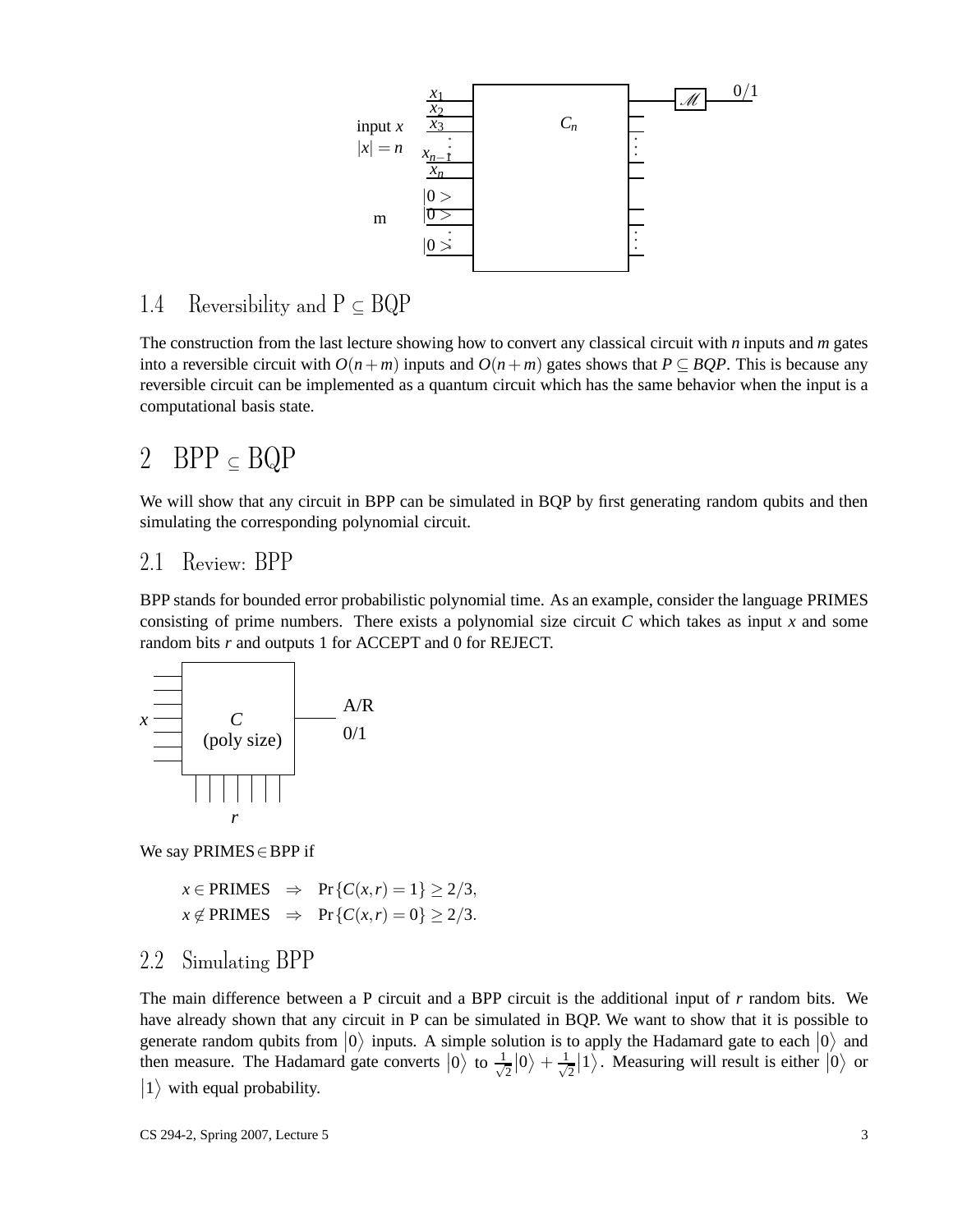$$
\begin{array}{c|c}\n\hline\nH & \frac{1}{\sqrt{2}}|0\rangle + \frac{1}{\sqrt{2}}|1\rangle & \mu & \frac{0 \text{ w.p. } \frac{1}{2}}{1 \text{ w.p. } \frac{1}{2}}\n\end{array}
$$

If we generate random bits like this and then run the corresponding quantum circuit to C, we get the straightforward circuit below.



Measurement can be tricky in the intermediate stages of a quantum circuit. Why not skip the measurement and get a superposition of states? Well, if a Hadamard gate occurs in the circuit, we have a problem. The desired outcome is one of these two possibilities with probability 1/2:

 $|0\rangle \longrightarrow \boxed{H} \longrightarrow \frac{1}{\sqrt{2}}$  $\sqrt{2}$  $\ket{0} + \frac{1}{\sqrt{2}}$  $\sqrt{2}$  $\ket{1}$  $|1\rangle \longrightarrow \boxed{H} \longrightarrow \frac{1}{\sqrt{2}}$  $\sqrt{2}$  $\ket{0} -$ 1  $\sqrt{2}$  $\ket{1}$ 

No interference occurs here. Unfortunately, interference can lead to the following undesirable situation in which the randomness disappears:

$$
\frac{1}{\sqrt{2}}|0\rangle + \frac{1}{\sqrt{2}}|1\rangle) \longrightarrow \boxed{H} \longrightarrow |0\rangle
$$

Measurement prevents quantum interference. But, by the principle of deferred measurement, we can postpone the measurement and get the same result. In fact, we can post the measurement indefinitely and not perform it at all.



We now need twice as many qubits as before. Half of them are passed through Hadamard gates and connected by CNOT gates to the other half. This fixes the first half of the qubits to either  $|0\rangle$  or  $|1\rangle$ , even though no measurement was made. It is important to note, however, that since the second half of the qubits are now entangled with the first half, we must be certain not to make any measurements on them either.